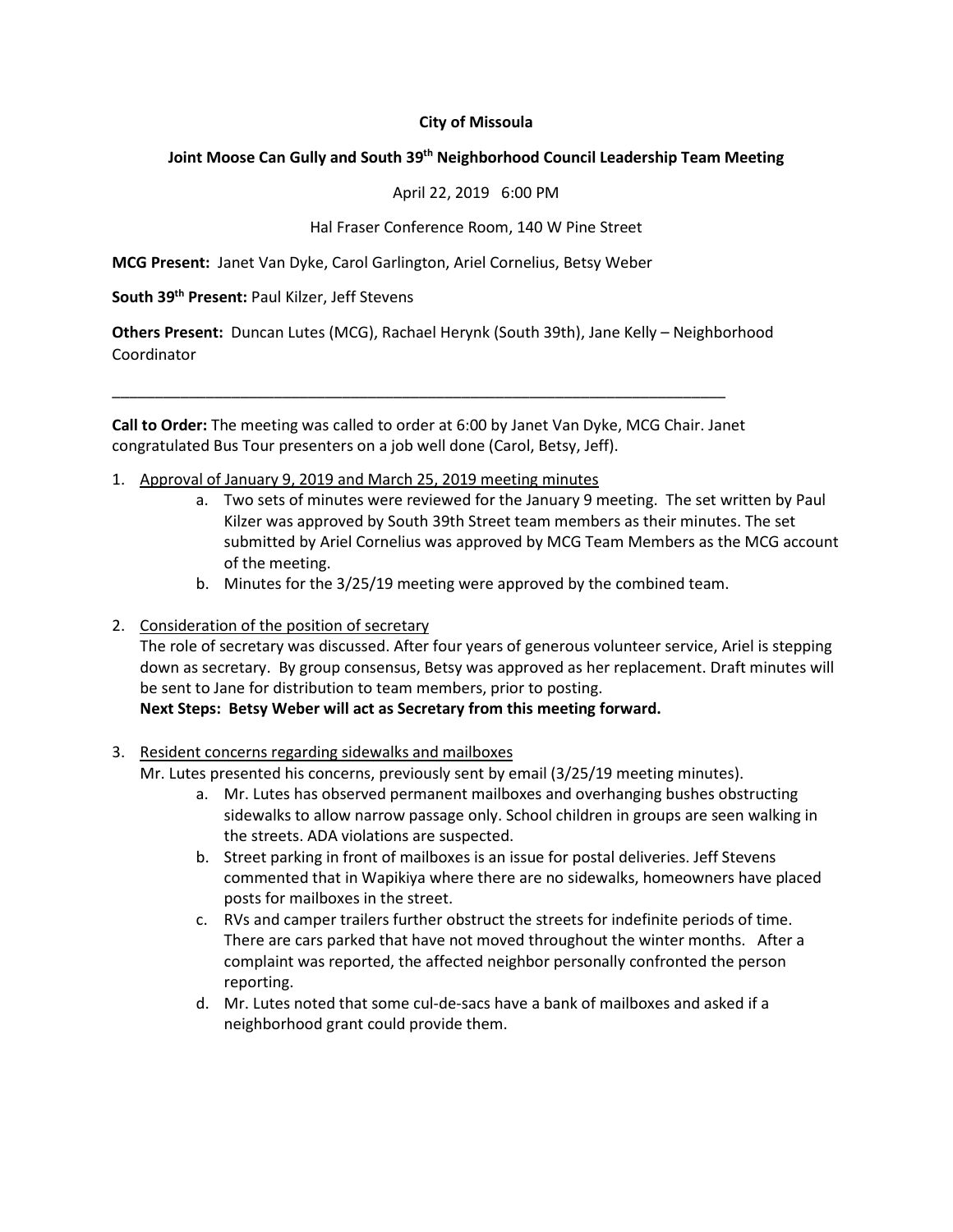Jane Kelly's response:

- a. Jane is not familiar with ADA requirements for sidewalk accessibility. Code Compliance is available to intervene with overhanging bushes.
- b. It is not illegal to park in front of a mailbox but USPS may refuse delivery if a mailbox is regularly inaccessible from the street.
- c. Streets may not be used for storage of RVs, campers, trailers, abandoned cars. Residents are encouraged to call Annie Nordby at the Police Department 552-6293 for vehicles left over 5 days. Neighbors
- d. Banks of mailboxes may be provided by neighbors when neighbors agree, in coordination with USPS. HOAs often provide these, but in areas where there is no HOA, a neighborhood grant to place a bank of mailboxes would be considered if neighbors agree on location, maintenance and snow removal around the site.

**Next Steps: Jane Kelly will talk to applicable people at City Hall about ADA sidewalk requirements. Group agreed that neighbors can send photographs of suspected compliance violations to their Neighborhood Council representatives. For investigation, complaints will come from the respective Neighborhood Council, not individuals.**  Neighbors can refer to the Neighborhood Resources list. For overhanging vegetation/ visibility obstruction (line of sight) violations, call Development Services; Code Compliance— 552-6630 See Missoula Municipal Code [12.28.110](https://www.ci.missoula.mt.us/DocumentCenter/View/36507/Municipal-Code-Title-12-Sts-Sdwlks--Pub-Places-PDF?bidId=) and Visibility Obstruction Triangles.

### 4. Safety of students and pedestrians along 23rd street

Ariel Cornelius expressed concern about students walking in the street on 23rd Street where there are no sidewalks. This is particularly hazardous when snow accumulates along the curbs and kids are walking in darkness. Trails and bus availability do not solve the problem. Options and past issues installing sidewalks were discussed (resident resistance to SIDs, costs) Members agreed this is an ongoing problem but there was no resolution.

**Next Steps: Jane will check into requirements for safe access to schools.**

### 5. Update of Hillview Crossing project

Jeff Stevens reported that he continues to participate in City Council Committee meetings about this project. The development will be responsible for maintaining the roads and will have their own drainage system. City Council has been very thorough in viewing issues of drainage, slope stability, trails. Discussions are ongoing.

### 6. Community Forum update

Carol reported the following activity at the March Community Forum meeting:

- a. A presentation by MELT (MT Elders for a Livable Tomorrow, in conjunction with the Department of Natural Resources and Conservation) will occur at Target Range School from 7-9 PM regarding wildfire readiness on May 8, 2019, free and open to the public.
- b. Bob Hayes gave a presentation on storm water drainage concerns, similar to our 3/25/19 meeting.
- c. Mountain Line will be upgrading bus stops with benches and overhead protection.

continued